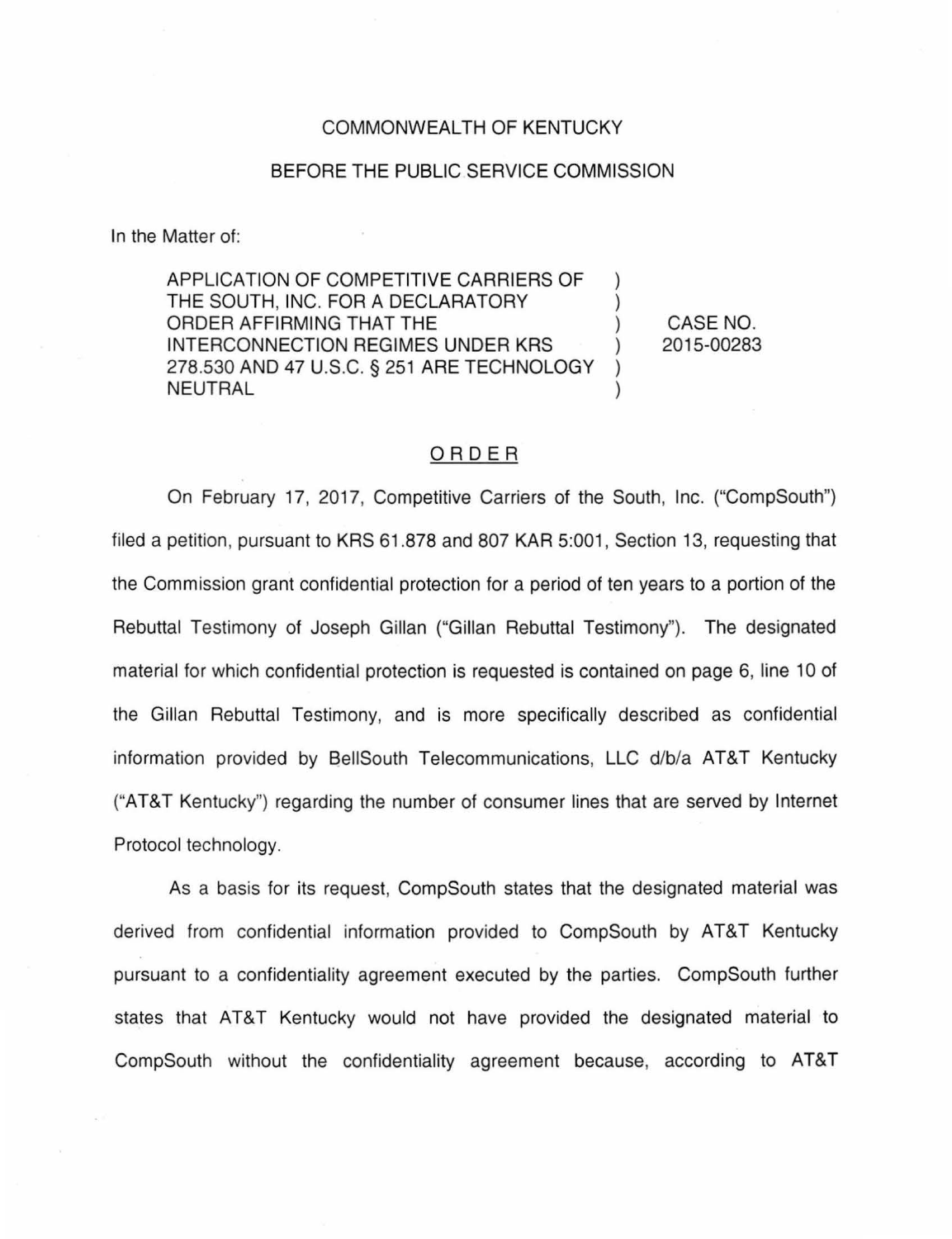Kentucky, public disclosure of the designated material would allow competitors of AT&T Kentucky to gain an unfair commercial advantage.

Having considered the petition and the material at issue, the Commission finds that the designated material contained in Gillan Rebuttal Testimony, page 6, line 10, is generally recognized as confidential or proprietary, and therefore meets the criteria for confidential treatment and is exempted from public disclosure pursuant to KRS 61 .878(1 )(c)(1) and 807 KAR 5:001 , Section 13.

IT IS THEREFORE ORDERED that:

1. CompSouth's petition for confidential protection for the designated material contained in Gillan Rebuttal Testimony, page 6, line 10, is granted.

2. The designated material contained in Gillan Rebuttal Testimony, page 6, line 10, shall not be placed in the public record or made available for public inspection for a period of ten years, or until further Orders of this Commission.

3. Use of the material in question in any Commission proceeding shall be in compliance with 807 KAR 5:001, Section 13(9).

4. CompSouth shall inform the Commission if the material in question becomes publicly available or no longer qualifies for confidential treatment.

5. If a non-party to this proceeding requests to inspect the material granted confidential treatment by this Order and the period during which the material has been granted confidential treatment has not expired, then CompSouth shall have 20 days from receipt of written notice of the request to demonstrate that the material still falls within the exclusions from disclosure requirements established in KRS 61.878. If CompSouth is unable to make such demonstration, the requested material shall be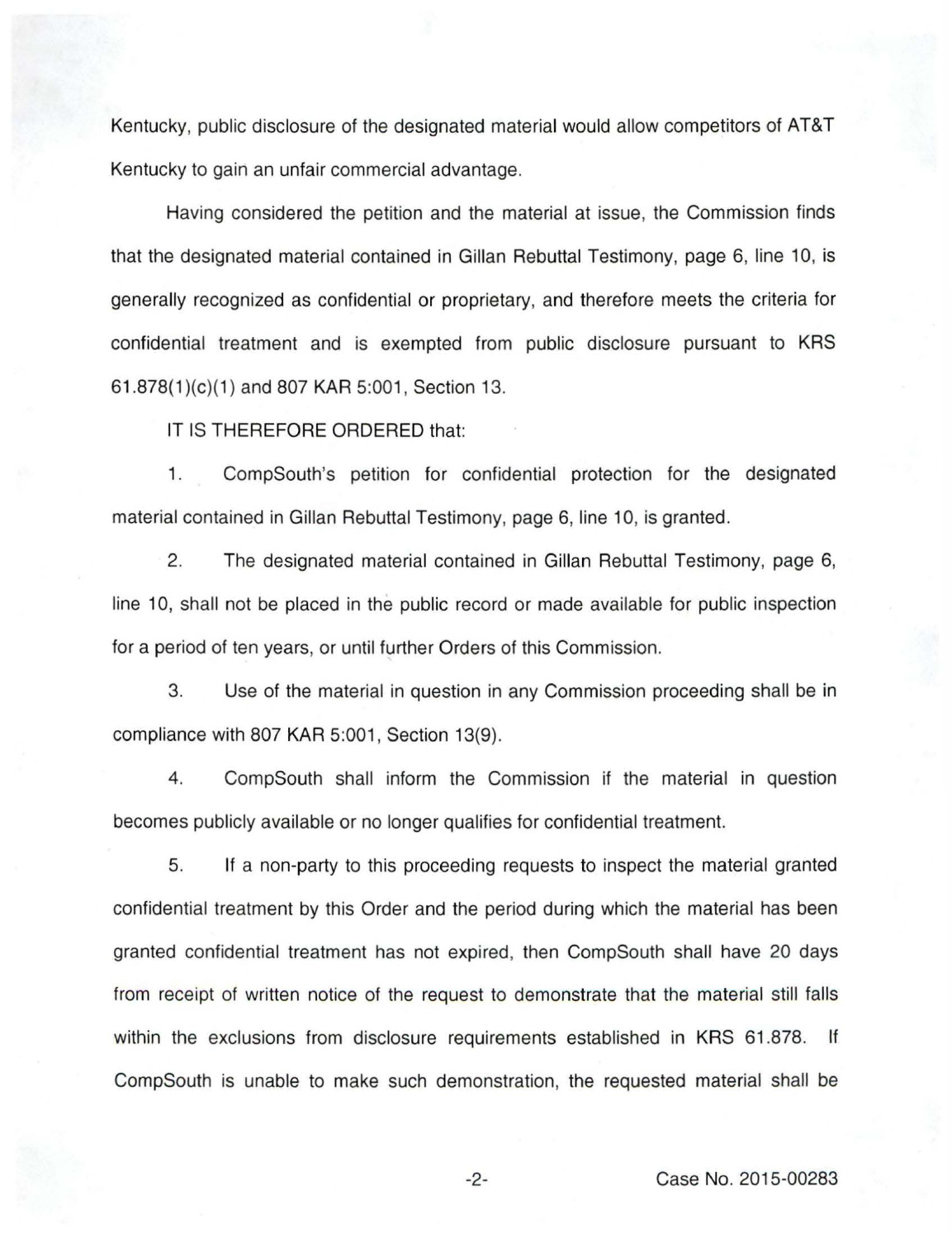made available for inspection. Otherwise, the Commission shall deny the request for inspection.

6. The Commission shall not make the requested material available for inspection for 20 days following an Order finding that the material no longer qualifies for confidential treatment in order to allow CompSouth to seek a remedy afforded by law.

By the Commission



ATTEST:

Executive Director athery

Case No. 2015-00283

•